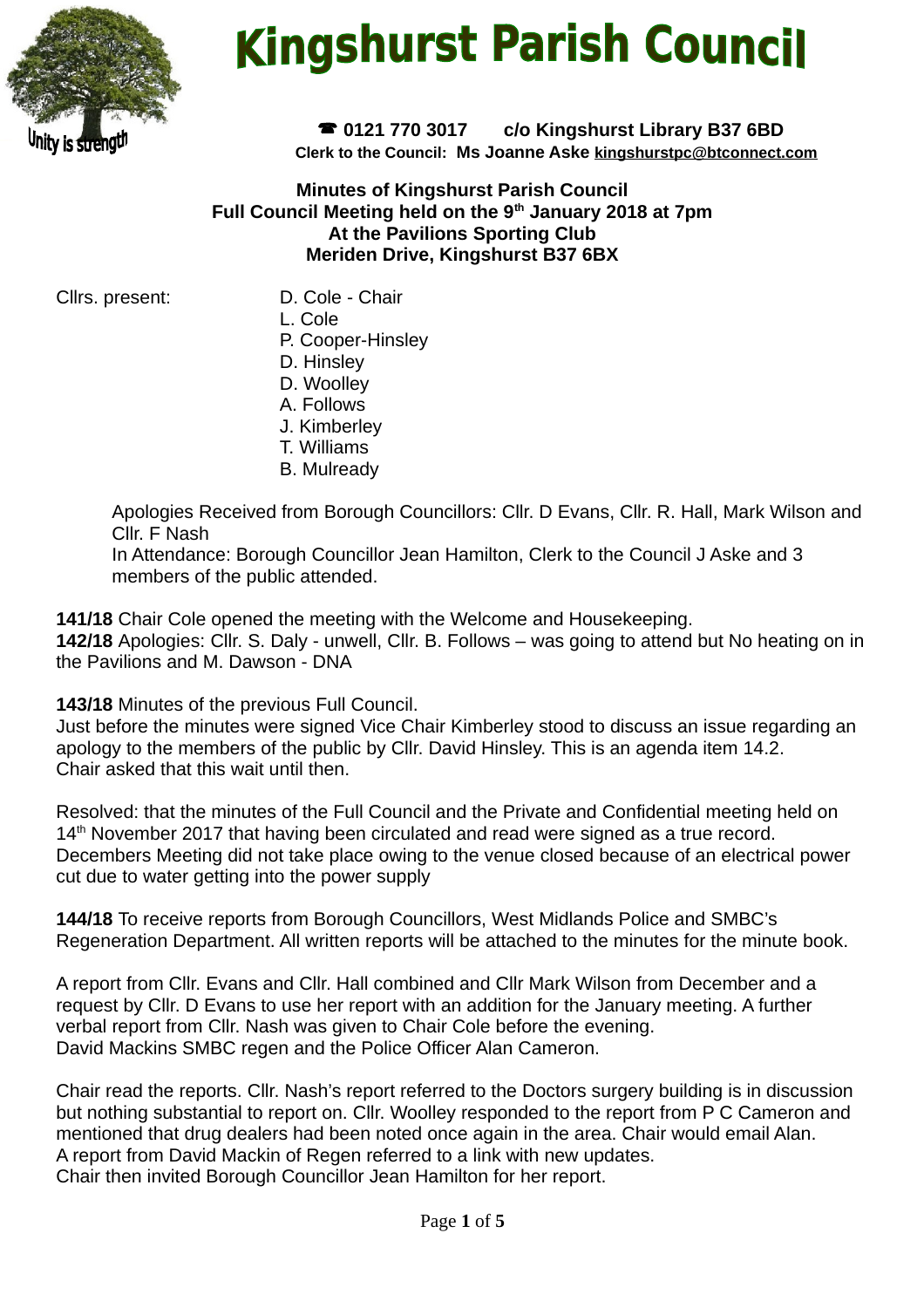Jean reported the December meeting with Crime Disorder Scrutiny and HS2 was cancelled. She mentioned the Youth Club in Castle Bromwich and the attendance by Kingshurst and Smithwood youngsters. Mark Wilson via Terri Knibb asked for details to be reported to Parish Councils. Times open Tuesdays and Wednesday from 6.30 – 8pm for 10 to 13 year olds and that they can just turn up.

The recent cabinet meeting basically reported that the area is now being widened on the draft plan for the Parade to incorporate a better chance of getting the plans passed. Any feedback they receive she will keep us updated on. The area now incorporates the possibility of obtaining the Vicarage. But no further knowledge is available. Jean spoke about putting forward the very best case to secure the funding for the regeneration.

Cllr. Jean Hamilton went on to mention the plans at Yorkswood School and that a meeting the next evening will be held to discuss the tender to approve the start on the new school. The work will include the new 2 form entry primary school with a 30 FTE place School nursery including the retention and refurbishment of the established Brambles Neighbourhood Nursery. The provision of a community hub in the adjacent Capitol House to replace the existing adult learning centre. The external areas are to be improved with sports pitches and a MUGA -a Multi Use Games Areato serve as replacement facilities to enable greater access and usage by the community. She went onto mentioned the Meriden Constituency to discuss Crime and safety among other subjects where it allows the community to ask questions directly to the MP Caroline Spelman and Police Commander Tony Sadico. She said all wards will be covered, the Solihull meeting will be held in Arden School in Knowle.

One last item she wanted to mention was the awareness of the A452 now being a single lane and the impact it has on infrastructure and will get worse in the future. A reply, she said to this from Cllr. Ted Richards said that it was on his radar.

Chair thanked Cllr. Hamilton for her input.

#### **145/18** Finance:

145.1 Chair of Finance did not read out the RFO's report as all members of the Council had been present in the Finance Committee meeting. All members of the Council received a copy of the report.

145.2 The finance committee approved cheques this evening to the value of £ 5148.38 for January payments. All approved and passed by the full council.

145.3 Precept Re working party meeting and report, to finalise and pass Precept for 2018/19 **Resolution**: The Precept of £47,393.00 was presented and agreed by all present. £1607 is a support Grant from SMBC which makes the total precept £49.000.00 over 11 percent decrease. 145.4 Purchase of microphone: Cllr. A. Follows will look into the two links and will finalise at the next meeting.

145.5 Repairs to fencing by plot 3 on the allotments. Mark Frampton allotment holder was asked if he could mend the chain linked fence by lifting the links back up with added metal work and give a costing to the Council. Mark offered to consider this.

145.6 VAT from Awards for all purchase of white picket fencing to be supplied by Gro Organic was agreed and passed.

**Resolution** to agree to pay the £1200 to Gro Organic for a fence around the phase two of the Jubilee Gardens. Majority agreed.

A second **Resolution** was then taken after discussion that a replacement gate or fencing leading out onto the public footpath be replaced by the KPC to a higher version to stop any perpetrators' from getting into the Gardens and allotment. Majority agreed. The Clerk will get in quotations. 145.7 Financial Regulation will be re written and updated.

145.8 To discuss back date to April 2017 the full amount of Members allowance owing to the precept being over £50k. **Resolution** All agreed to backdate the allowance.

145.9 To raise the allotment annual fee from £25 per plot to £35. **Resolution** to raise the allotment plot to £35 per year. All agreed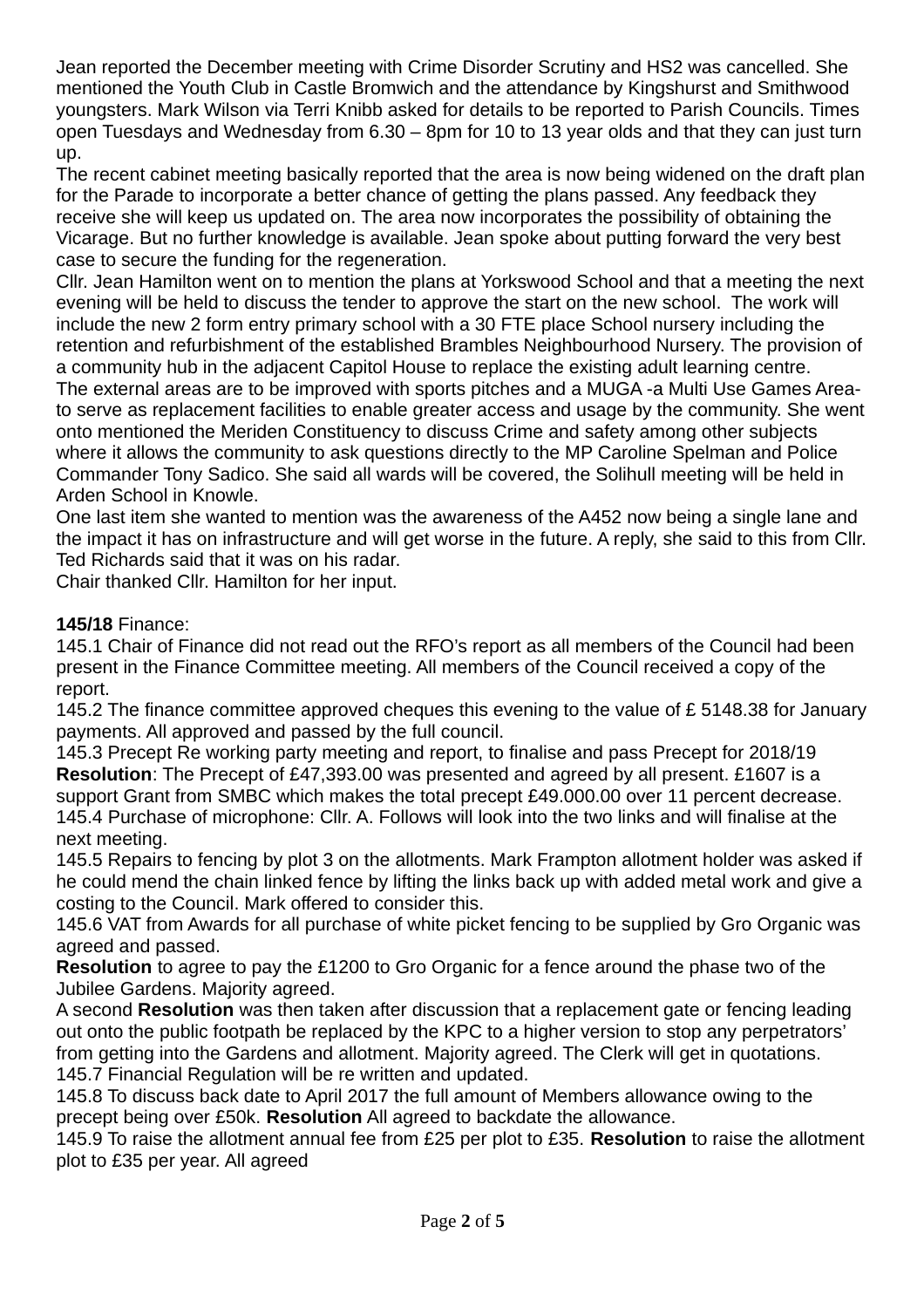### **146/18** Events

146.1 Cllr. Pauline Cooper-Hinsley reported on the Christmas event and thanked all those that helped to make it an excellent success. The event was self funded. Cllr. A. Follows thanked Pauline and Linda for the hard work in organising the day. A letter recived from Landrover Jaguar congratulating us on the event was read out by Chair Cole. A donation of £500 made the event self funded and left over money will be ring fenced for events this year.

Chair went on to report the Remembrance Service and thanked those for attending and Vice Chair Kimberley was thanked for carrying the KPC standard and participated in the procession.

Cllr A. Follows mentioned here the Christmas Tree lighting and reported that after the vandalising of the lights a couple of years ago Borough Cllr. Evans has secured that SMBC will possible supply new ones free of charge via Belway.

Cllr. Pauline Cooper-Hinsley reported that the working party would like to meet again regarding a summer event for families.

Chair mentioned here regarding the 1918 Armistice. Cllr. Woolley would like some effort made to commemorate this day. Ideas were discussed. All agreed that the KPC would contribute towards the commemoration.

## **147/18 Allotments**

147.1 and 147.2 Vice Chair Kimberly reported that he and Cllr. Daly met with two members from Gro Organic. The meeting involved a lot of discussion and Cllr. Kimberley asked for a report to be emailed for the meeting. Unfortunately a report had not been received.

Vice Chair Kimberley said that tonight wasn't the evening to make any decisions and he is hoping further discussions will take place before the next full council meeting. Chair agreed.

Chair informed the Council that Sarah of Gro Organic is inviting dignitaries' to the gardens and it is hoped that the councillors will also be invited.

Vice chair carried on with his report and mentioned that Sarah reported how many different communities have used the facilities already at the Jubilee Gardens.

Cllr. Linda Cole noted that she had asked Sarah sometime ago for a breakdown of the two invoices. Nothing was received.

147.3 Chair Cole has asked for a quotation for the repair of the metal blue shed by an electric welder. A discussion took place regarding the keeping of it. It concluded that is used by allotment holders to shelter from rain and is a very useful for putting in tools etc.

Chair is hoping that it will only cost £200 to weld the patch that is leaking.

Cllr. Hinsley will amend the allotment rules with updates for new allotment holders regarding the upkeep of their plots.

# **148**/18 Transport and Environmental.

148.1 Chair Cole has nothing to report here.

148.2 Chair had a report regarding the School Crossing at Overgreen Drive. He had been told that a motorbike did not stop for the lollipop person and weaved in and around the children crossing the road. He looked towards Borough Cllr Jean Hamilton who was aware of the situation. Chair has reported the incident to the School governors.

#### **149/18 KPC Documents:**

149.1 Website management. Following the unsuccessful attempts to engage a website manager it was decided that Cllr. David Hinsley is happy to manage it himself. All agreed. The Clerk can send electronic agendas and minutes to Cllr. Hinsley and he can maintain the site. Pages to be re written was discussed and all voted for Cllr. Hinsley to control it. He asked that he be covered by other councillors to check his work.

149.2 Review of Code of Conduct adopted by the Parish Council in 2012 – Cllr Cooper-Hinsley would like this to go onto the next agenda as she has never seen a copy and didn't know we even had one. Chair agreed for it to go onto the next agenda.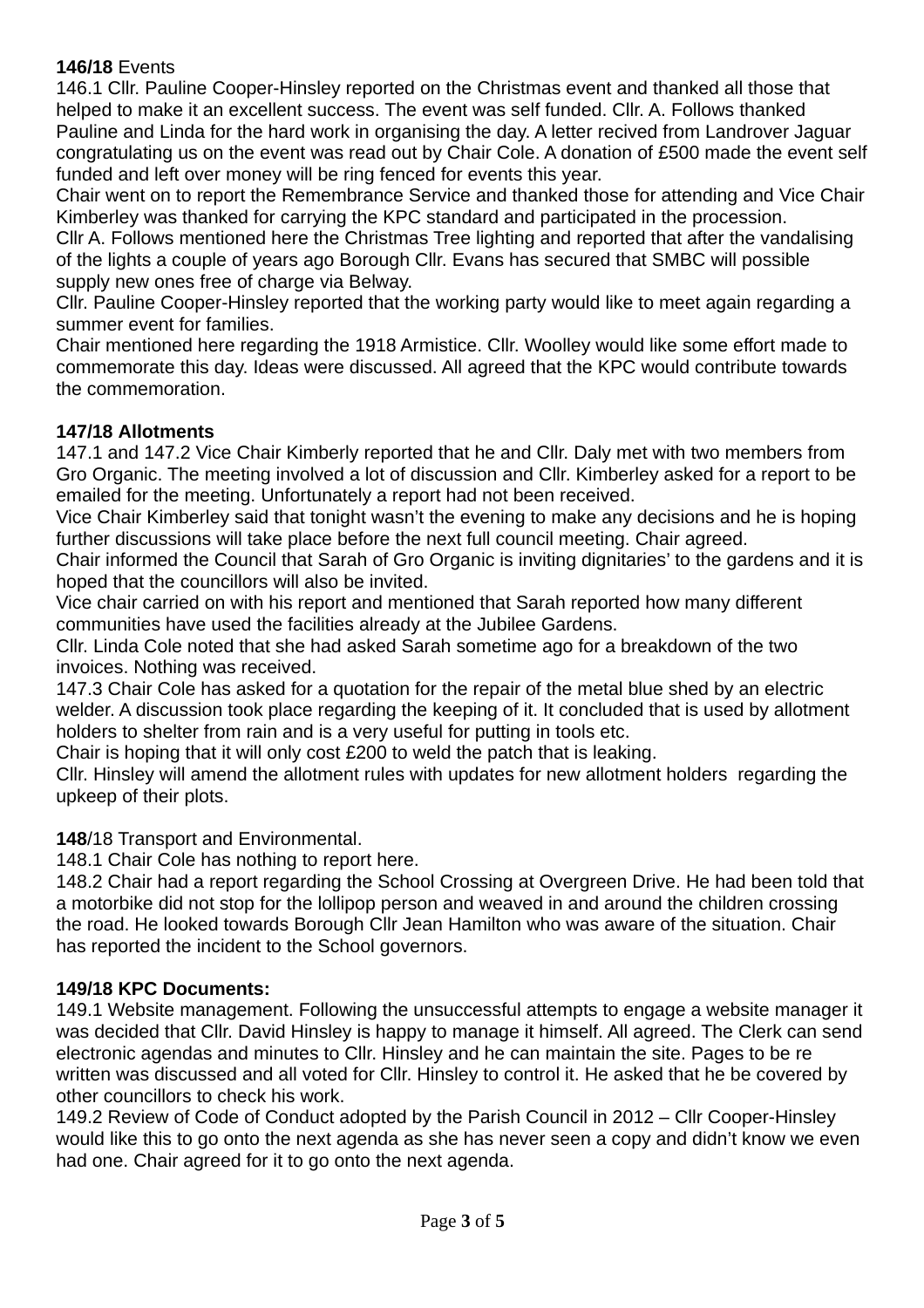149.3 Pavilions sporting Club – nothing discussed here as it was work was clearly being done to those present.

# **150/18 To receive reports from members representing KPC on outside bodies**

150.1 Birmingham Airport Consultative Committee: No report.

150.2 WALC/SAC. Cllr. Hinsley reported the next meeting is the  $25<sup>th</sup>$  January 2018.

150.3 School Governors Reports. Cllr. A. Follows mentioned a Governors meeting will be in a week's time.

Chair Cole said that Kingshurst Primary Governors meeting is also in a week's time.

150.4 Solihull Partnership Forum: nothing discussed here

# **151/18 Progress reports for information/action and make decisions as appropriate:**

151.1 The Publication scheme required by law, information is being sorted by the RFO and will need to make decisions and adopted in the next meeting. All councillors have a copy of the documentation.

151.2 The Parade Gates. Cllr. Woolley reported that the opening and closing of the gates is totally inconsistent once again. He will monitor the times and report to the next Parish council meeting. This then can be reported to SMBC who pay the contractors. Fear that some locking times of the gates are too late in the night or open all night.

**152 /18** Planning: To consider and comment on any planning applications received: Nothing received. Nothing received.

# **153/18 Planning: proposed for the future**

153.1 Local Development Plan: Nothing discussed here.

153.2 Mountford Public House Site: Nothing discussed here.

153.3 Schedule of Call for sites submissions. Nothing discussed here.

# **154/18** Information items

154.1 Correspondence and emails: All members of the council had a log of emails and post. The General Data protection emails to have a Data Protection officer have been ongoing and Clerks are unsure at this time. Further information will come from NALC and Central government as smaller bodies are going to be included in this. Cllr. Hinsley said he thought we should hang fire and wait for the publications.

154.2 Chair asked Cllr. David Hinsley if he would like to address the KPC Councillors and members of the public regarding an apology for a breach of Kingshurst Parish Councils Code of Conduct. Cllr. Hinsley said he had written a letter of apology to the gentlemen concerned and he apologised to all members at the November meeting. He said he stands by everything he said in the original meeting with Gro Organic. He considered that the Council owes him a vote of thanks as now Gro Organic is communicating with the KPC regarding our concerns of the standard of the work in Phase Two. Cllr. Williams and Cllr. Hinsley spoke to each other here regarding the situation that occurred. Other councillors were all talking at the same time. Cllr. Kimberley spoke also about the tone of Cllr. Hinsleys behaviour. Cllr. Cooper-Hinsley said that he has apologised and Deborah Merry was happy with what David had done and what he had said. Chair asked to draw a line under this now.

# **155/18 Public Participation:**

To adjourn to allow public participation for 15 minutes.

Residents are invited to give their views and question the Parish Council on issues on this agenda, or raise issues for future consideration at the discretion of the Chairman. Members of the public may not take part in the Parish Council meeting itself.